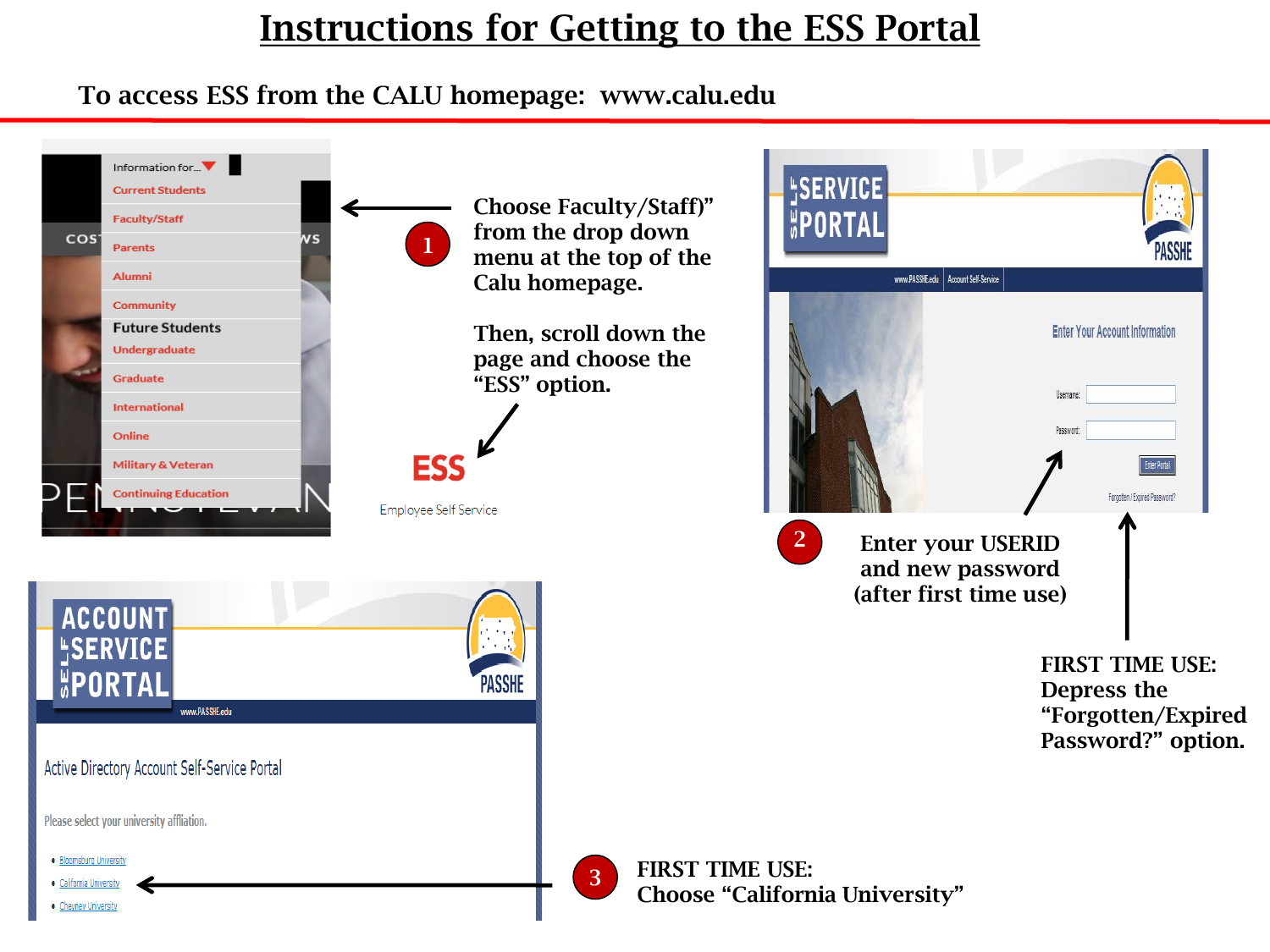## Instructions for First-Time Access to ESS

| <b>ACCOUNT</b><br>SERVICE<br>PORTAL<br>www.PASSHE.edu                                                                                                                                                                                                                            | Pennsylvania's<br><b>STATE SYSTEM</b><br>of Higher Education |                                                                |  |
|----------------------------------------------------------------------------------------------------------------------------------------------------------------------------------------------------------------------------------------------------------------------------------|--------------------------------------------------------------|----------------------------------------------------------------|--|
| Welcome to the Active Directory Account Self-Service Portal!                                                                                                                                                                                                                     |                                                              | Please login here                                              |  |
| <b>Enroll Self-Service</b><br>All users should enroll their accounts for Self-Service prior to using any applications or sites provided by PASSHE. You must set up 3 security questions and answers to Reset<br>Password or Unlock Account. You must know your current password. |                                                              | Sign in                                                        |  |
| <b>Change Password</b><br>Use this tool to change your password. You must know your current password.                                                                                                                                                                            |                                                              | <b>User Name:</b>                                              |  |
| <b>Update My Information</b><br>Use this tool to update your contact information. You must know your current password.                                                                                                                                                           |                                                              | Password:                                                      |  |
| Self-Service Tools (self-service enrollment required)<br><b>Reset Password</b><br>If you have forgotten your Active Directory account password, you may reset it here.                                                                                                           |                                                              | Login                                                          |  |
| <b>Unlock Account</b><br>If your Active Directory account is locked, you may unlock your account here.                                                                                                                                                                           |                                                              |                                                                |  |
| <b>Select "Change/Renew</b><br>$\overline{4}$<br>your password"                                                                                                                                                                                                                  |                                                              | Enter your USERID &<br>57<br>temporary password via<br>letter. |  |

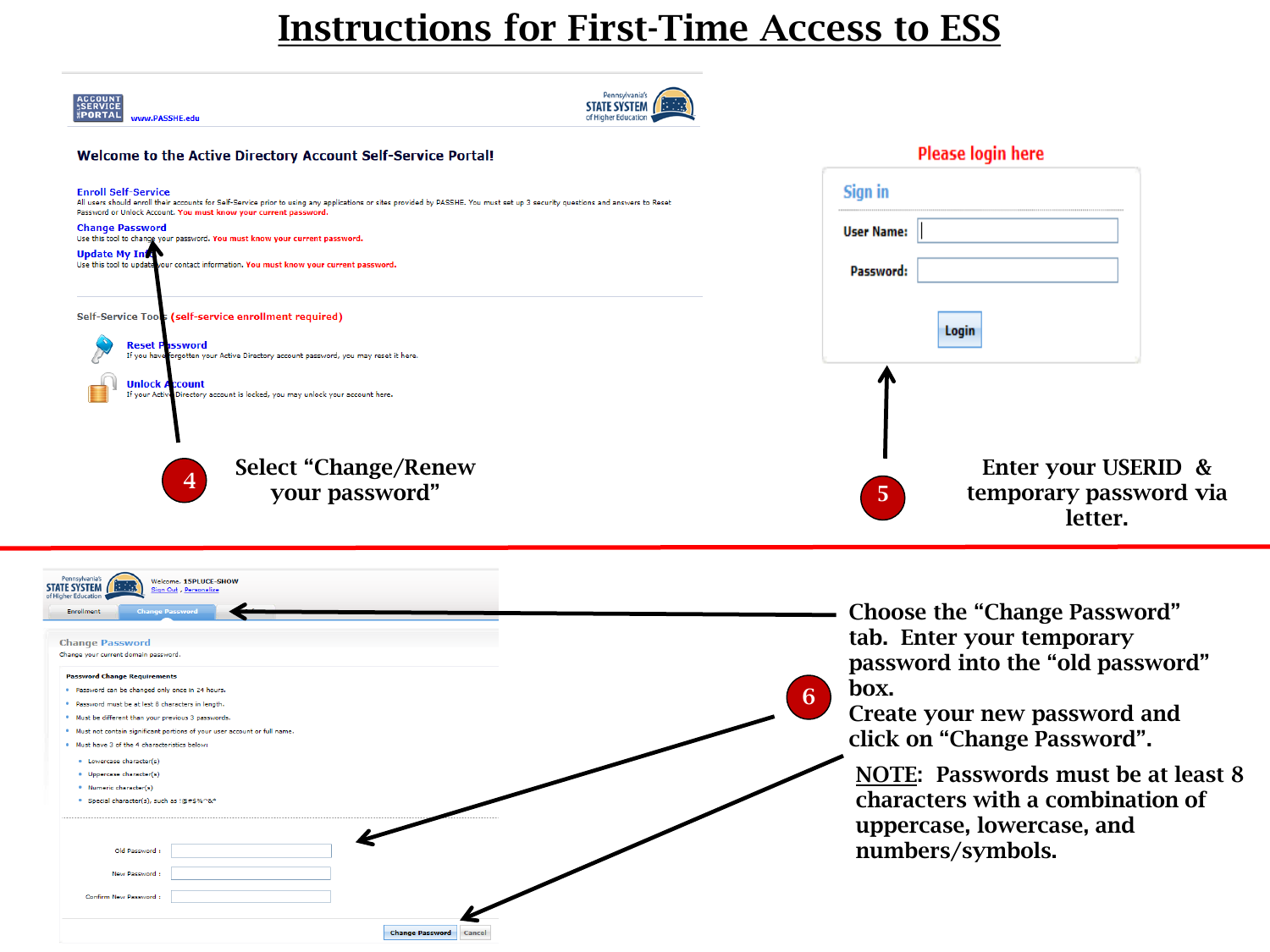# Password Expiration



### Creating, Updating, and changing passwords:

Choose "Change your Password"

Select CALIFORNIA UNIVERSITY, then select one of the following options.

- 1. Change your password (*to update or change an existing password.)*
- 2. Enroll self-service *(to select security questions and to set up a pin#)*
- 3. Reset password *(if you forget your password: Pin # will be needed)*

NOTE: If you set up your account, it is important to remember your pin #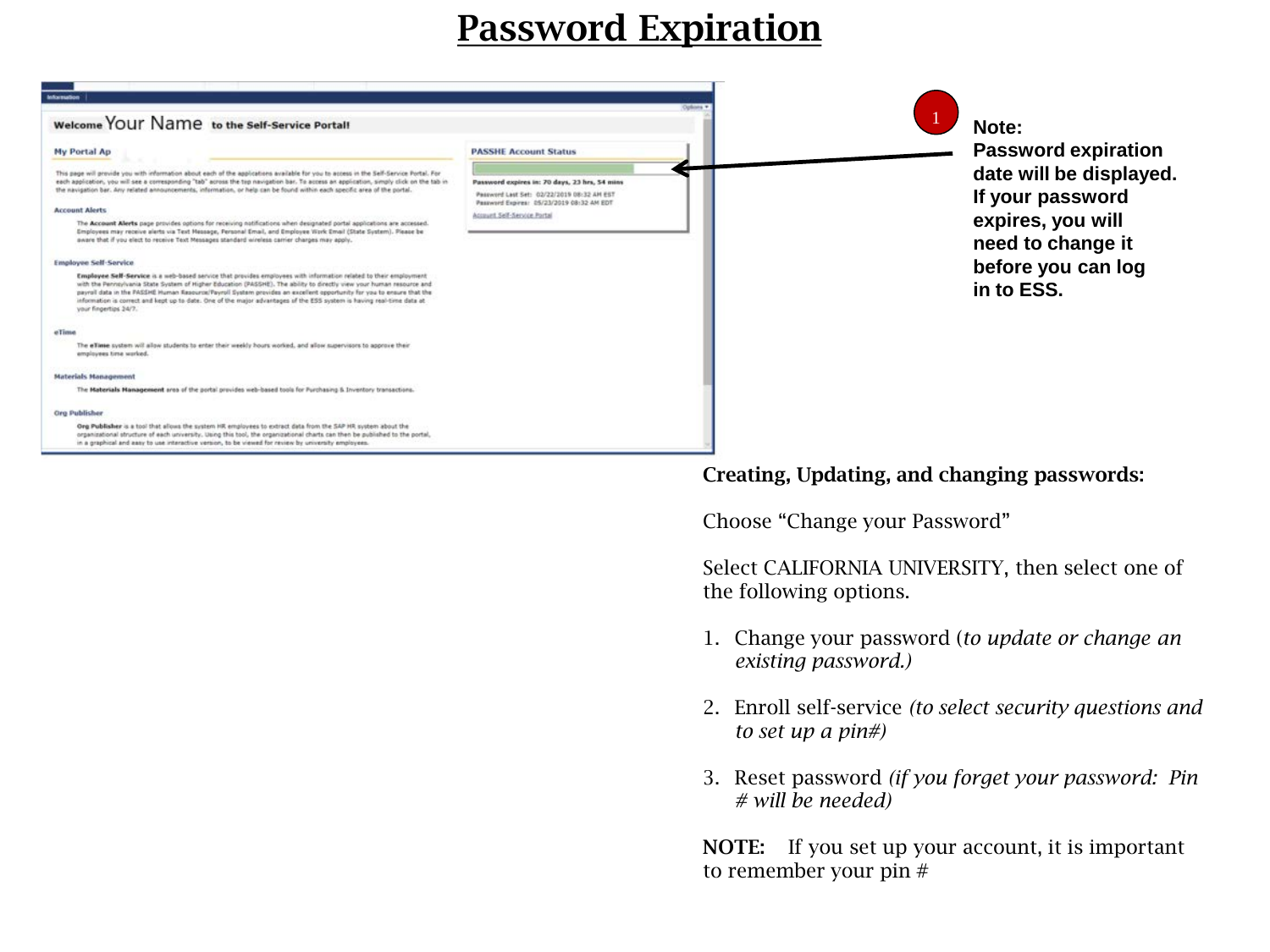## Instructions for Viewing Personal Information Via ESS

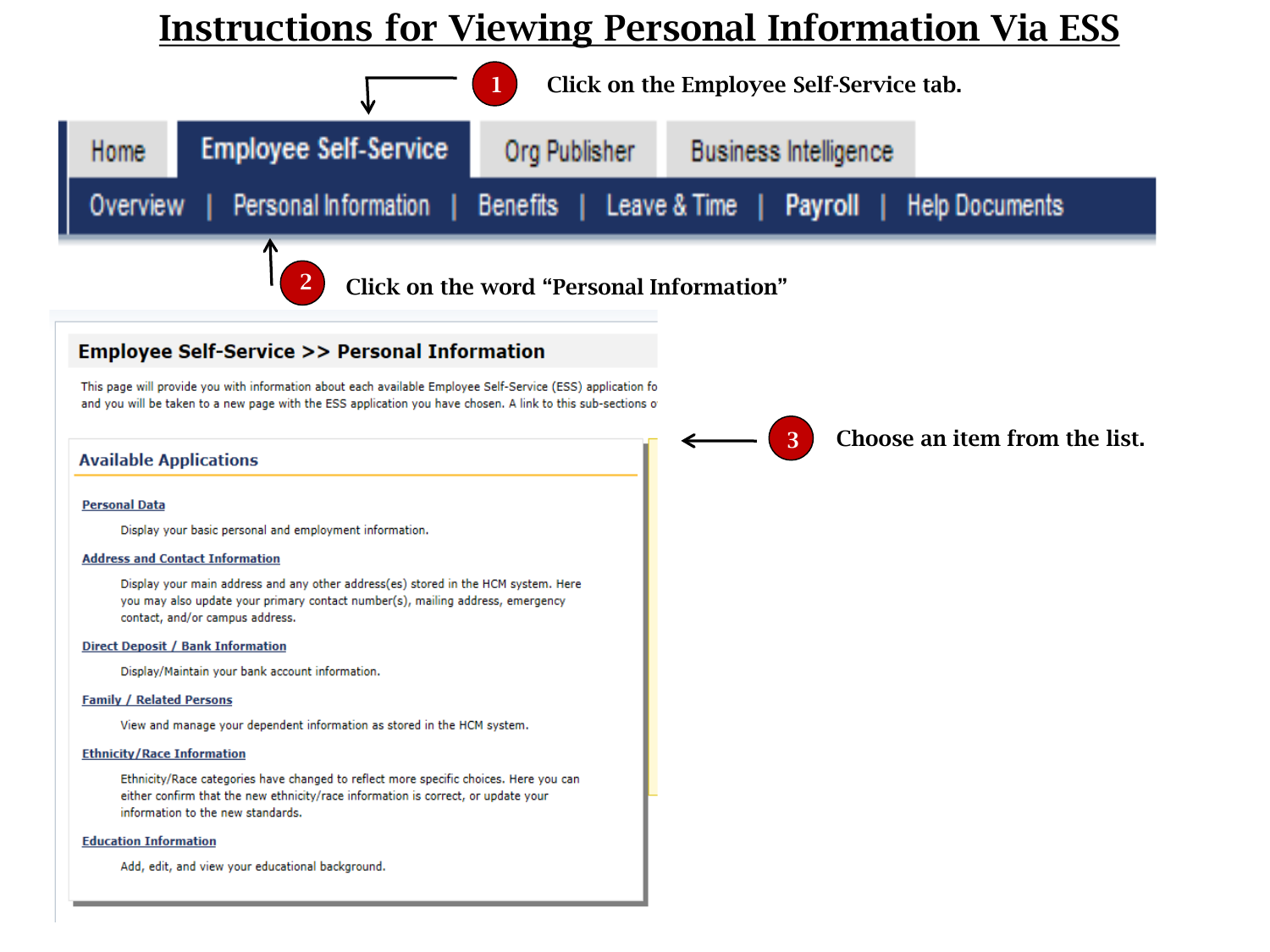## **Instructions for Viewing Personal Data Via ESS**



哂

| Full Name:<br>Personnel Number: | Doe, Jane J<br>00068054 |                |            |
|---------------------------------|-------------------------|----------------|------------|
| <b>Personal Data</b>            |                         |                |            |
| Title:                          | <b>Ms</b>               |                |            |
| First Name:                     | Jane                    |                |            |
| Middle Name:                    |                         | Date of Birth: | 12/25/1999 |
| Last Name:                      | <b>Doe</b>              | Gender:        | Female     |

#### **Employment Data**

Suffix:

| Position:<br>Classification:<br>Pay Range:<br>Pay Step:          | <b>Fiscal Assistant</b><br><b>Fiscal Assistant</b><br>4<br>03 |                                     |
|------------------------------------------------------------------|---------------------------------------------------------------|-------------------------------------|
| State System Hire Date                                           |                                                               | 2/27/2006                           |
| Service Date<br><b>Current Hire Date</b><br>University Hire Date |                                                               | 2/27/2006<br>2/27/2006<br>2/27/2006 |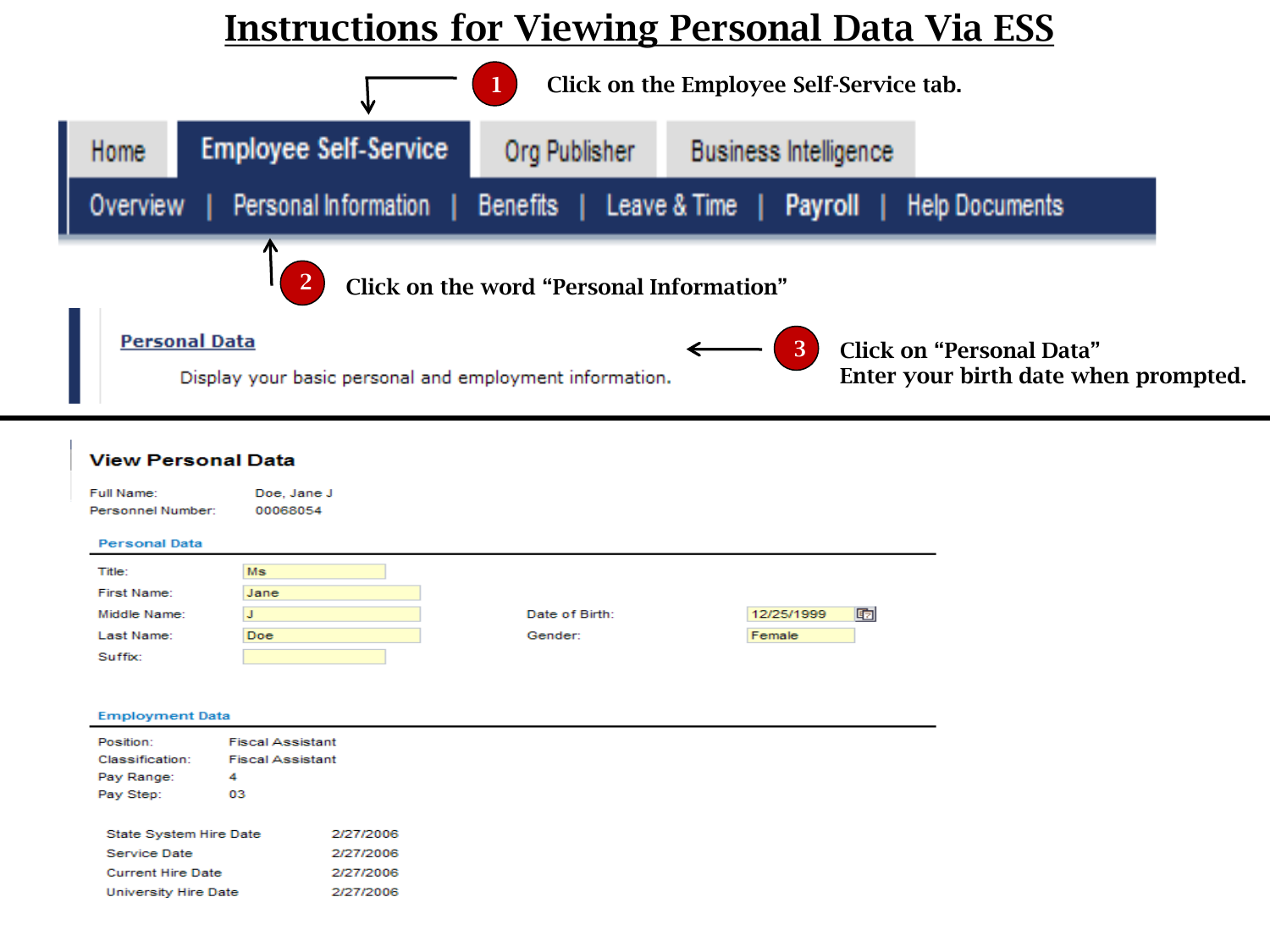## Instructions for Viewing Addresses Via ESS



**NOTE: Permanent addresses cannot be updated via ESS. Please contact the Payroll Department for a change of address form.**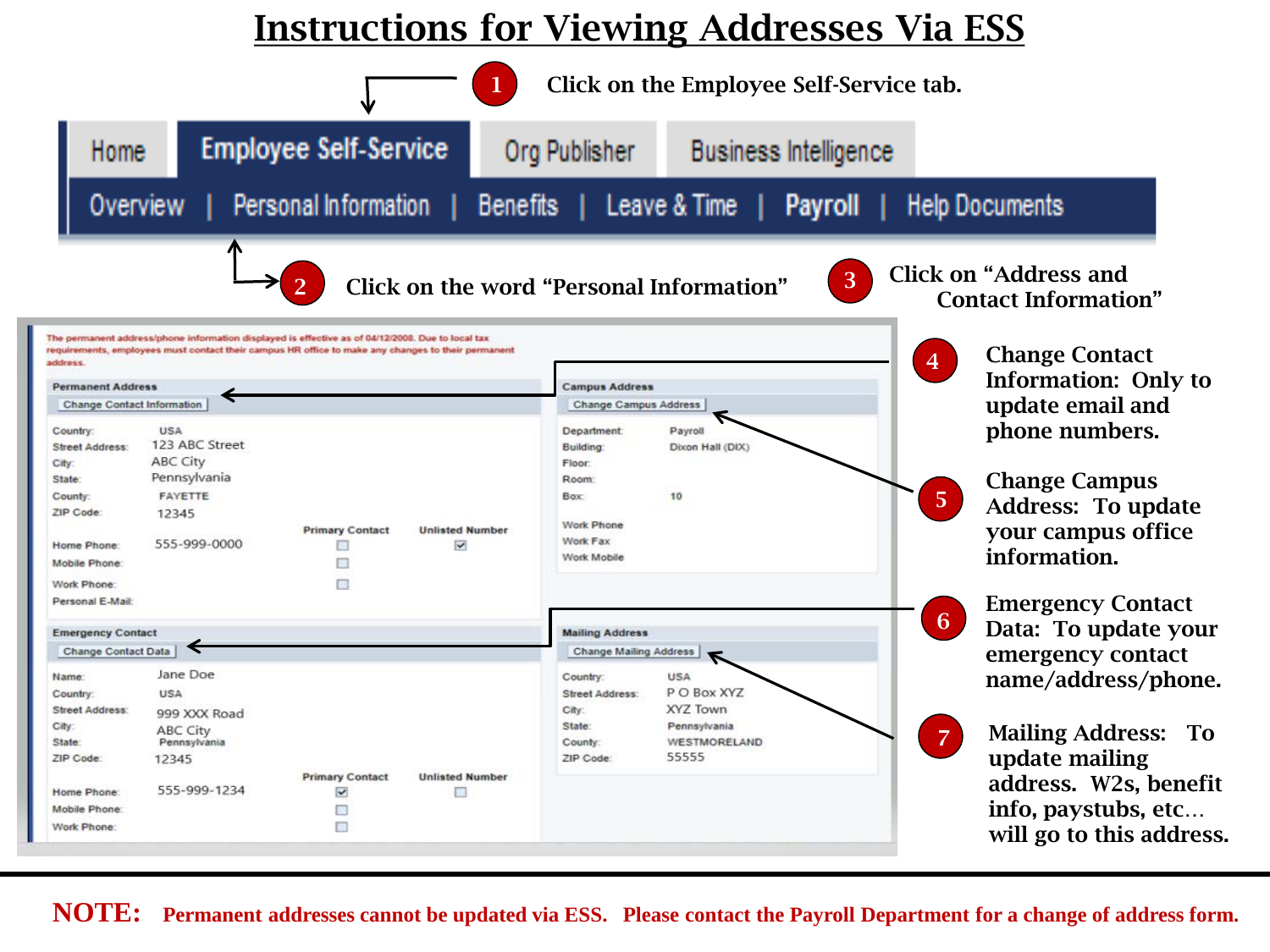# **Instructions for Viewing Bank Information Via ESS**



### **View Bank Account Details**

Full Name: Doe, Jane J Personnel Number: 00068054

| Accounts         |                       |  |  |  |
|------------------|-----------------------|--|--|--|
| <b>Bank Type</b> | Name of Bank          |  |  |  |
| Primary Bank     | PARKVALE SAVINGS BANK |  |  |  |
| Secondary Bank   | PARKVALE SAVINGS BANK |  |  |  |

To see the account detail, select a row from the table. The first row is automatically displayed below.

### **Account Details**

| Payee:               | Doe, Jane J    |                       |         |
|----------------------|----------------|-----------------------|---------|
| Postal Code / City:  | 15413          | Jane                  |         |
| Bank Country:        | <b>USA</b>     |                       |         |
| Bank ABA Number:     | 243073852      | PARKVALE SAVINGS BANK |         |
| <b>Bank Account:</b> | ******9999     | Checking              | Savings |
| Payment Method:      | Direct Deposit |                       |         |

### **View Bank Account Details**

| Full Name:        | Doe, Jane J |
|-------------------|-------------|
| Personnel Number: | 00068054    |

|          | <b>Accounts</b>  |                       |  |  |  |  |
|----------|------------------|-----------------------|--|--|--|--|
|          | <b>Bank Type</b> | Name of Bank          |  |  |  |  |
|          | Primary Bank     | PARKVALE SAVINGS BANK |  |  |  |  |
| <b>.</b> | Secondary Bank   | PARKVALE SAVINGS BANK |  |  |  |  |

To see the account detail, select a row from the table. The first row is automatically displayed below.

#### **Account Details**

| Payee:              | Doe, Jane J           |      |                       |         |
|---------------------|-----------------------|------|-----------------------|---------|
| Postal Code / City: | 15413                 | Jane |                       |         |
| Bank Country:       | <b>USA</b>            |      |                       |         |
| Bank ABA Number:    | 243073852             |      | PARKVALE SAVINGS BANK |         |
| Bank Account:       | ******9999            |      | C Checking            | Savings |
| Payment Method:     | <b>Direct Deposit</b> |      |                       |         |
| Standard Value:     | \$20.00               |      |                       |         |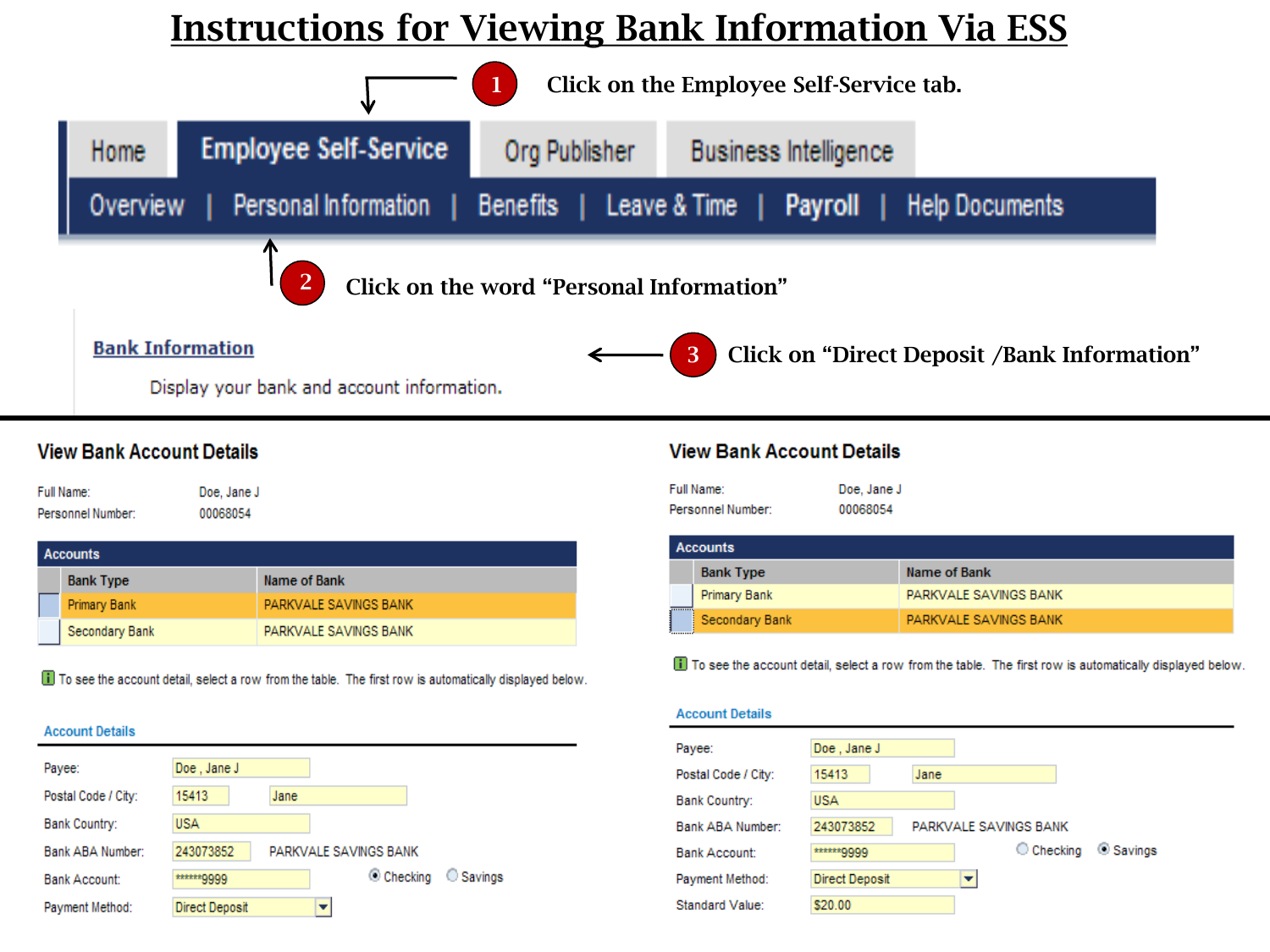## Instructions for Viewing Pay Statements Via ESS

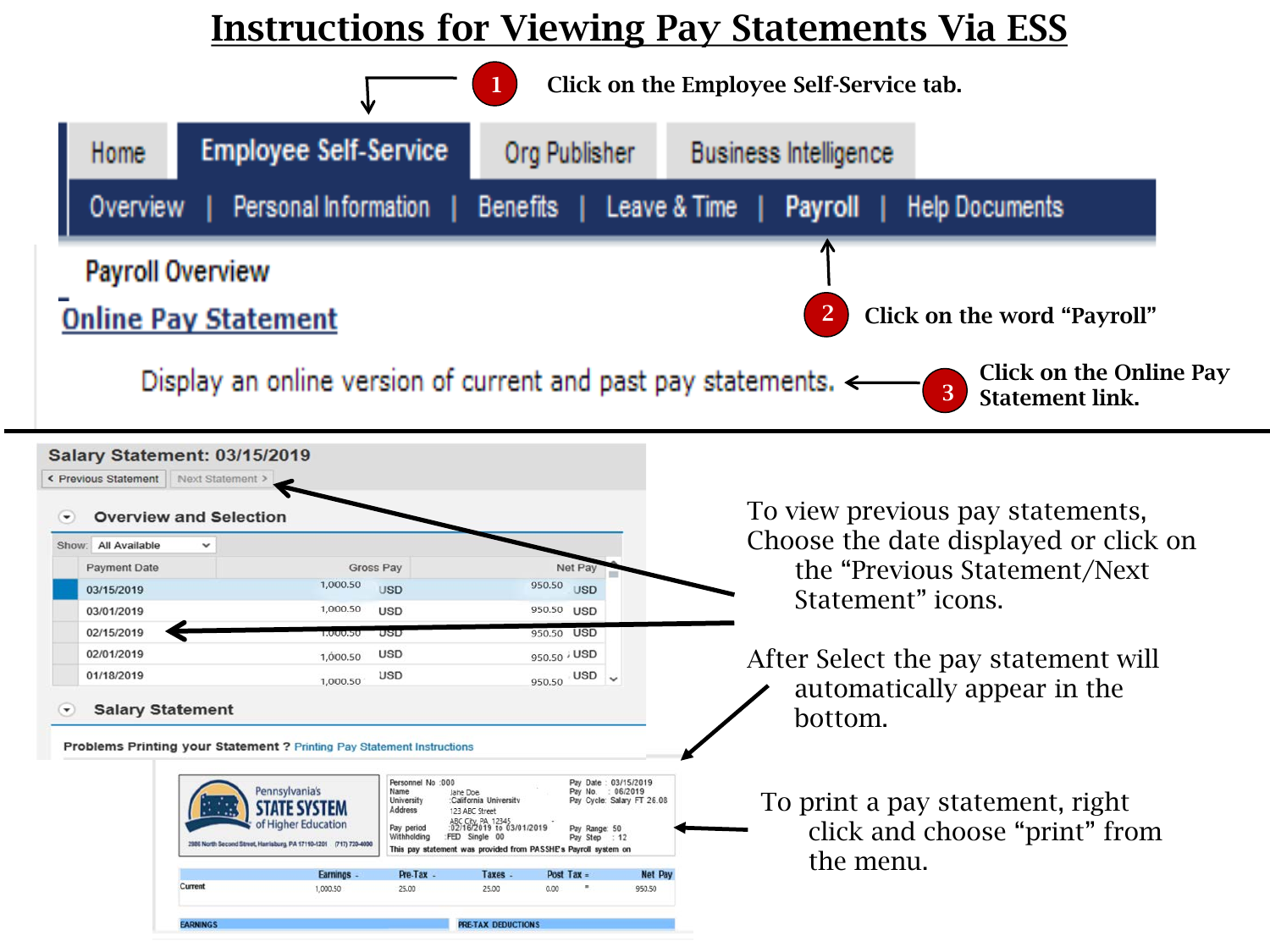# Instructions for Updating W2 Election



W2 option has been elected.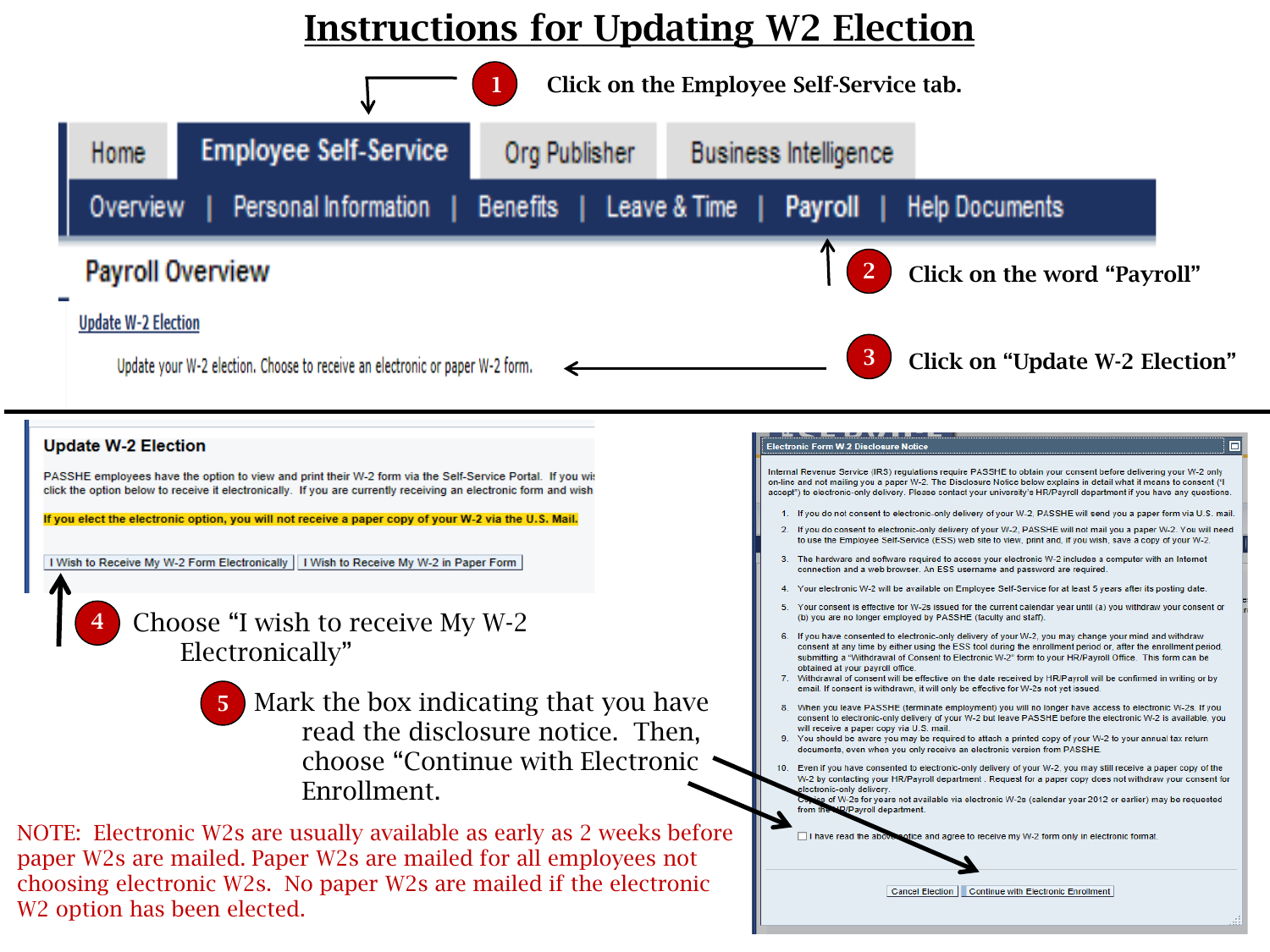## Instructions for Viewing/Printing W2s

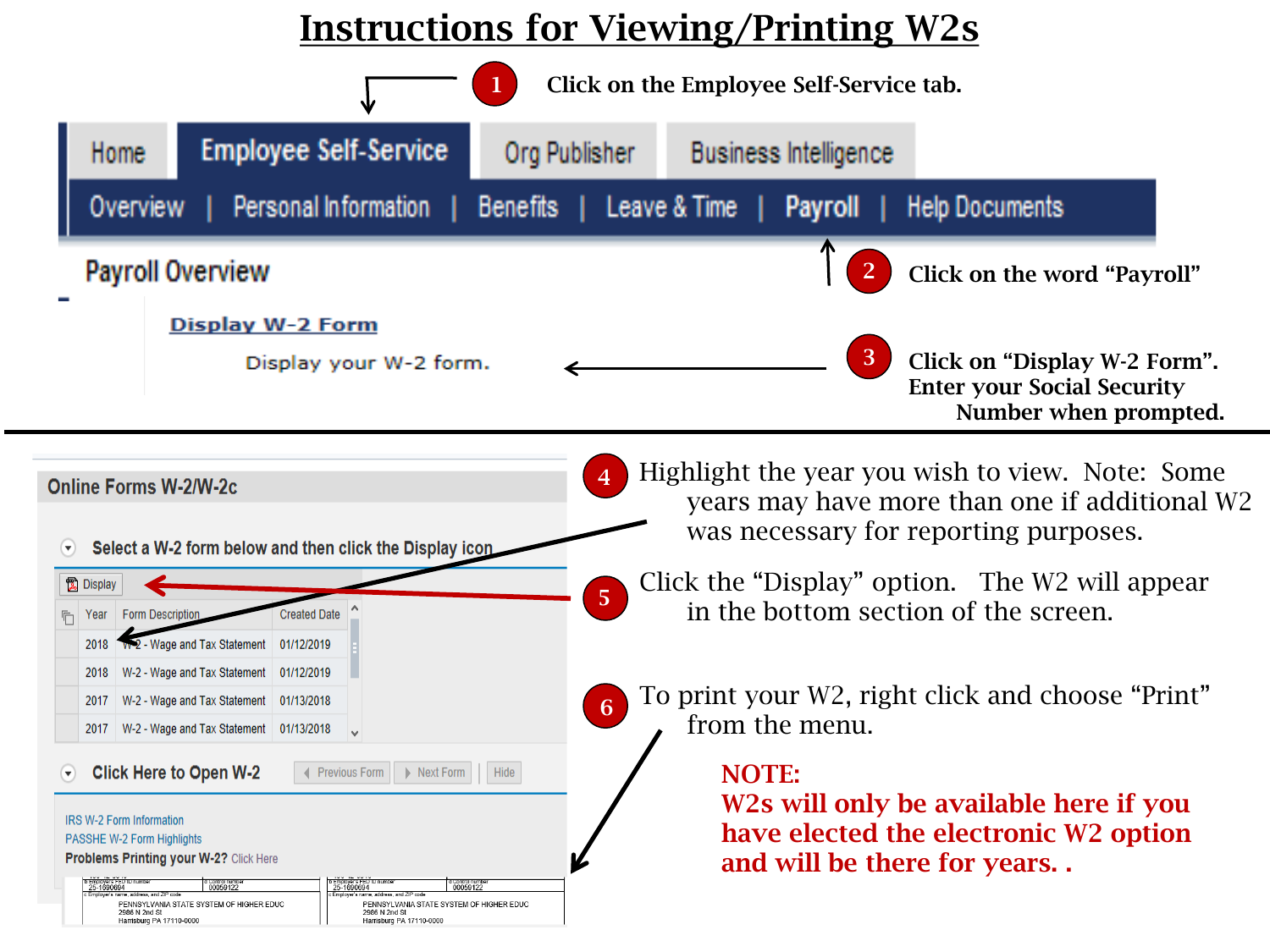## **Instructions for Viewing Leave Balances Via ESS**



### **Display Leave Balances**

NOTE: Due to biweekly payroll processing and the deadline for printing pay statements, leave balance information on the printed document may differ from the information shown below.

#### **Leave Balances**

| <b>Absence Type</b>                                       | Deductible to | <b>Earned Leave</b> | <b>Used</b> | <b>Future Approved</b> | <b>Available Balance</b> | Unit         |  |
|-----------------------------------------------------------|---------------|---------------------|-------------|------------------------|--------------------------|--------------|--|
| Annual Leave                                              | 1/14/2012     | 124.01              | 1.00        | 0.00                   | 123.01                   | <b>Hours</b> |  |
| Personal Carryover                                        | 4/8/2011      | 15.50               | 15.50       | 0.00                   | 0.00                     | Hours        |  |
| Personal Leave                                            | 1/14/2012     | 7.50                | 0.50        | 0.00                   | 7.00                     | <b>Hours</b> |  |
| Sick Family Leave                                         | 1/14/2012     | 37.50               | 0.00        | 0.00                   | 37.50                    | Hours        |  |
| Sick Leave                                                | 1/14/2012     | 42.01               | 27.50       | 0.00                   | 14.51                    | <b>Hours</b> |  |
| Your combined sick and sick family leave is: 52.01 hours. |               |                     |             |                        |                          |              |  |

#### **Leave Plan Descriptions**

ii) Sick Leave and Sick Family Leave are combined above as they are on your printed pay statement. The sick family balance may be used for family or personal illness.

#### **Comp Time Balances**

| <b>Absence Type</b> |            |              |             |      | Deductible to Earned Leave Used Future Approved Available Balance | Unit         |
|---------------------|------------|--------------|-------------|------|-------------------------------------------------------------------|--------------|
| AFSCME Comp Time    | 12/31/9999 | 18.50        | 18.50       | 0.00 | 0.00                                                              | Hours        |
| AFSCME Comp Time    | 12/31/9999 |              | 17.00 16.75 | 0.00 |                                                                   | $0.00$ Hours |
| AFSCME Comp Time    | 1/8/2011   | <b>DE EN</b> | - 18.25     | 0.00 | n nn.                                                             | Hours        |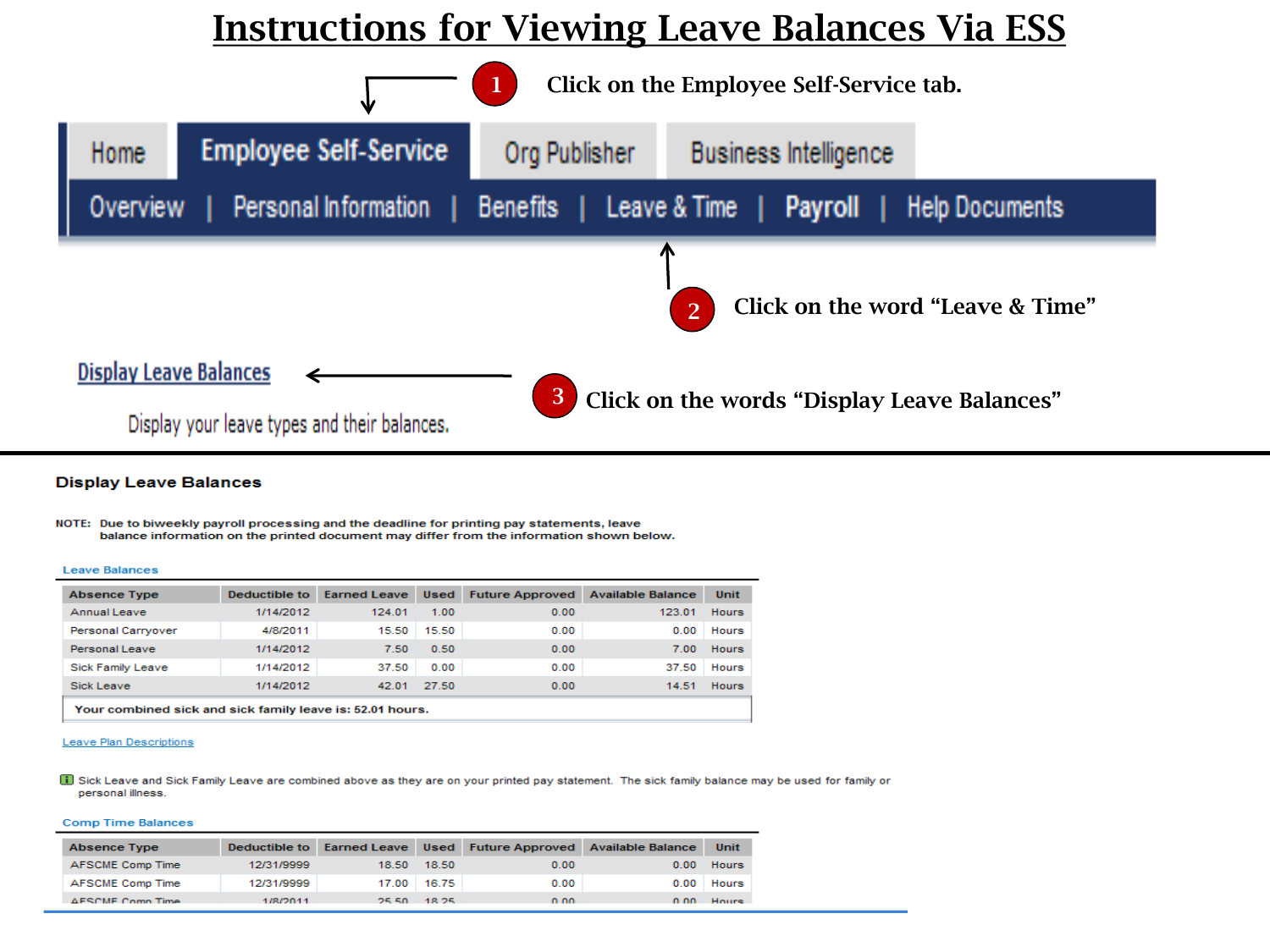## **Instructions for Displaying Absences Via ESS**



### **Display Absences**

### **Search Options**

Enter the start date and end date for the period you wish to view:



| Start Date:                   | 1/2/2011  | 呞 |
|-------------------------------|-----------|---|
| Ind Date:                     | 1/14/2012 | 咰 |
| Display Results Clear Results |           |   |

If the absence was an entire working day, then no start or end time will show.

**n** Clicking the column header will sort the table by selected column.

#### **Results Table**

| Filter by Absence Type Show All Absences<br>۰ |                  |                 |                   |                 |              |  |  |  |
|-----------------------------------------------|------------------|-----------------|-------------------|-----------------|--------------|--|--|--|
| <b>Absence Type</b>                           | Start Date $\pm$ | <b>End Date</b> | <b>Start Time</b> | <b>End Time</b> | <b>Hours</b> |  |  |  |
| Personal Leave                                | 1/3/2011         | 1/3/2011        |                   |                 | 7.50         |  |  |  |
| Personal Leave                                | 1/7/2011         | 1/7/2011        |                   |                 | 7.50         |  |  |  |
| Compensatory Leave                            | 1/11/2011        | 1/11/2011       | 2:30 PM           | 4:00 PM         | 1.50         |  |  |  |
| Compensatory Leave                            | 1/14/2011        | 1/14/2011       | 3:00 PM           | 4:00 PM         | 1.00         |  |  |  |
| Personal Leave                                | 2/8/2011         | 2/8/2011        | 3:30 PM           | 4:00 PM         | 0.50         |  |  |  |
| Sick Leave                                    | 2/9/2011         | 2/9/2011        |                   |                 | 7.50         |  |  |  |
| Sick Leave                                    | 2/14/2011        | 2/14/2011       |                   |                 | 7.50         |  |  |  |
| Sick Leave                                    | 2/15/2011        | 2/15/2011       | 8:00 AM           | 1:30 PM         | 5.00         |  |  |  |
| Annual Leave                                  | 2/17/2011        | 2/17/2011       | 3:00 PM           | 4:00 PM         | 1.00         |  |  |  |
| Sick Leave                                    | 2/24/2011        | 2/24/2011       |                   |                 | 7.50         |  |  |  |
| Personal Leave                                | 2/28/2011        | 2/28/2011       | $1:00$ PM         | 1:30 PM         | 0.50         |  |  |  |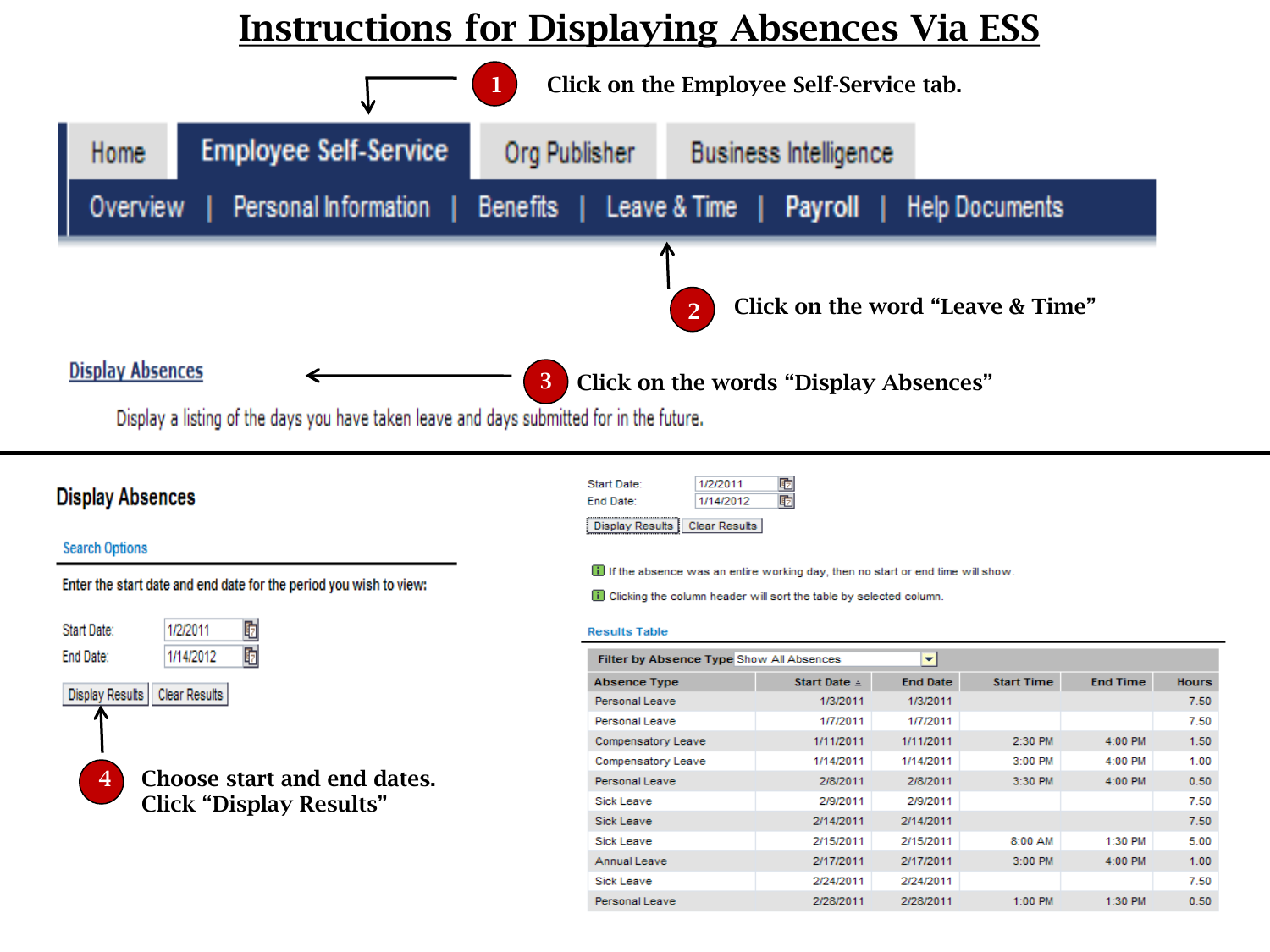# Instructions for Leave Requesting Via ESS



### **Employee Leave Request - Main Menu**

| Employee Name:   | Doe, Jane J |
|------------------|-------------|
| Employee Number: | 00068054    |

### Select an option and click "Continue".

© Create New Leave Request 4 Choose "Create New Leave Request" ◯ View Status of Submitted Requests C Cancel A Leave Request

### Continue D

NOTE:

Leave requests should be for the current calendar year only. No future year leave requests should be entered until the new leave year begins.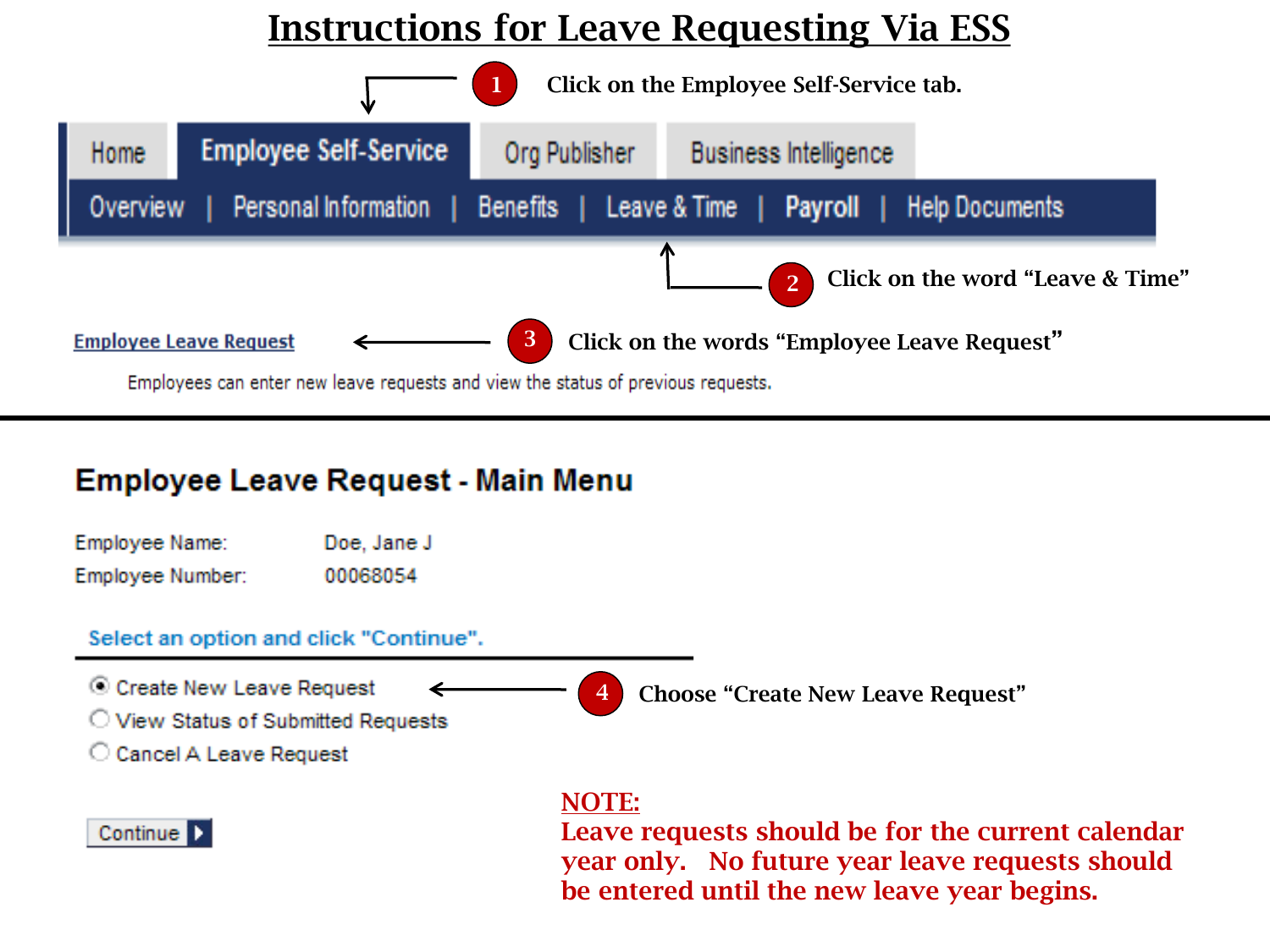### Employee Leave Request - Create New Request

| <b>Leave Request</b>                                                                                                                               |  |  |  |
|----------------------------------------------------------------------------------------------------------------------------------------------------|--|--|--|
| Name (Last, First, MI):<br>Doe, Jane J                                                                                                             |  |  |  |
| 00068054<br>Employee Number:<br>Choose the type of leave from the menu.                                                                            |  |  |  |
| 1. Select the type of leave you are requesting.<br><b>Display Leave Balances</b>                                                                   |  |  |  |
| Leave Type: * Select Leave Type<br>v                                                                                                               |  |  |  |
| 2. Enter the date / time range for your leave request                                                                                              |  |  |  |
| ঢ়<br>Start Date: *<br>3/4/2011<br>Start Time (24 Hour Format): * 08<br>$\therefore$ 00<br>Select the start and end dates.<br>$\overline{2}$       |  |  |  |
| Change the start and end time if<br>ঢ়<br>End Time (24 Hour Format): *<br>$ 16 $ : 00<br>End Date: *<br>3/4/2011<br>leave is less than a full day. |  |  |  |
| 3. Click the "Calculate Hours" button to check your time.                                                                                          |  |  |  |
| Calculate Hours<br>3<br>Click on the words "Calculate Hours"<br>0.0<br>Hours:                                                                      |  |  |  |
| If your leave request requires additional remarks, enter them here.                                                                                |  |  |  |
| Additional Remarks (Optional):                                                                                                                     |  |  |  |
| Enter in 24 hour format<br>Medical Appointment Start Time:<br>00<br>00                                                                             |  |  |  |
| Return to the Main Menu<br><b>Modify Request</b><br><b>Review &amp; Submit Request</b>                                                             |  |  |  |
| Choose "Review & Submit Leave Request".<br>Then, review the entry & click "Submit Leave Request".                                                  |  |  |  |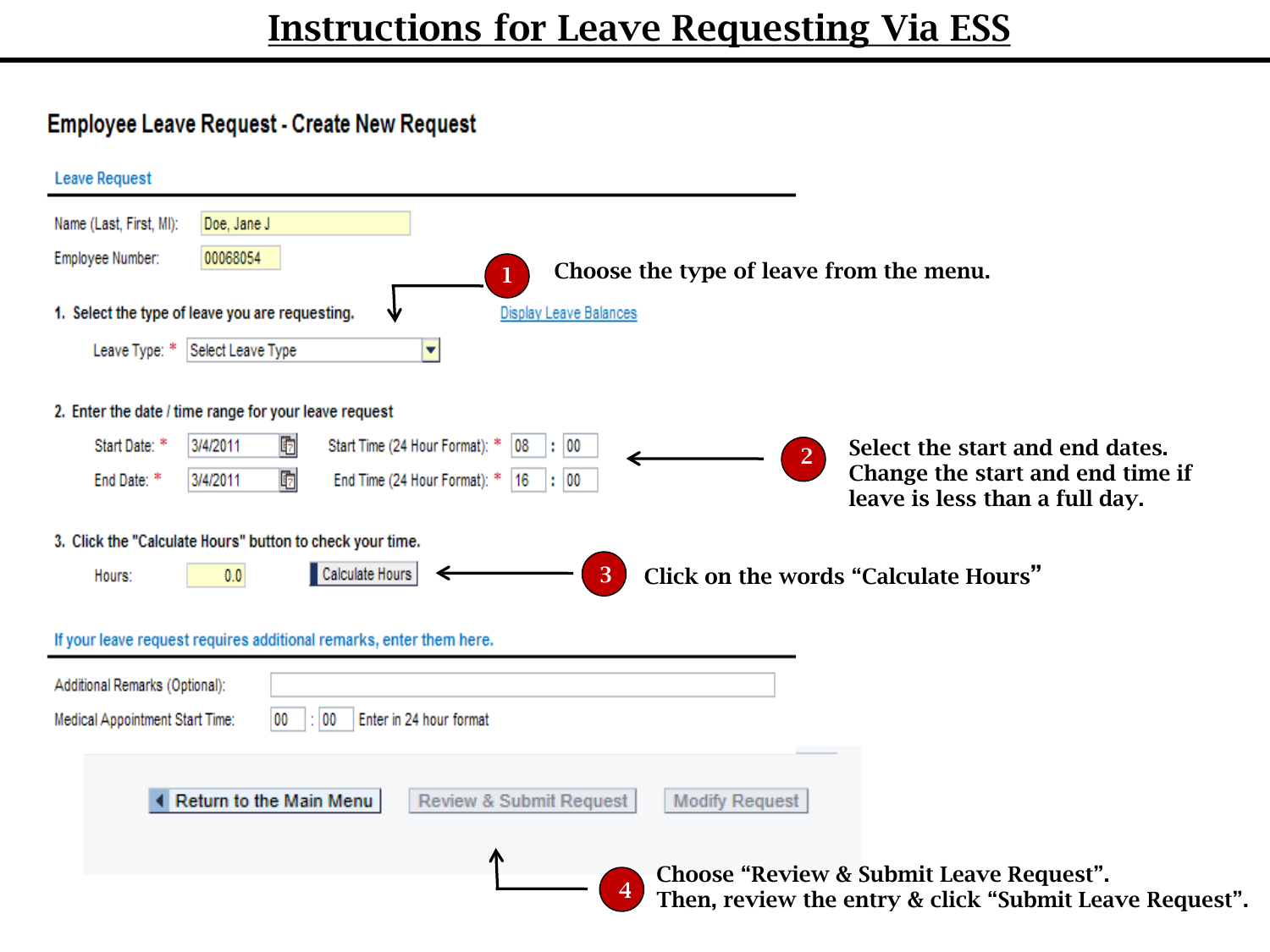# **Instructions for Viewing Benefit Information Via ESS**



### **Benefits - Participation Overview**

3/4/2011

Show Plans As Of:

面 Update View What does this mean?

### **Plan Participation Overview**

| <b>Enrolled Plans</b>             |                   |                 |
|-----------------------------------|-------------------|-----------------|
| Plan                              | <b>Begin Date</b> | <b>End Date</b> |
| HMO Keystone West (PEBTF)         | 1/1/2011          | 12/31/9999      |
| Vision/Hear/Pres/DenPPO(PEBTF)    | 8/27/2006         | 12/31/9999      |
| <b>Basic Group Life Insurance</b> | 2/27/2006         | 12/31/9999      |
| Voluntary AD&D Employee           | 2/27/2006         | 12/31/9999      |
| Voluntary AD&D Spouse             | 2/27/2006         | 12/31/9999      |
| <b>Voluntary Life Employee</b>    | 2/27/2006         | 12/31/9999      |
| <b>Voluntary Life Spouse</b>      | 4/15/2006         | 12/31/9999      |
| SERS Class $AA = 6.25%$           | 2/27/2006         | 12/31/9999      |
| Get Healthy Non Par (PEBTF)       | 10/9/2010         | 12/31/9999      |